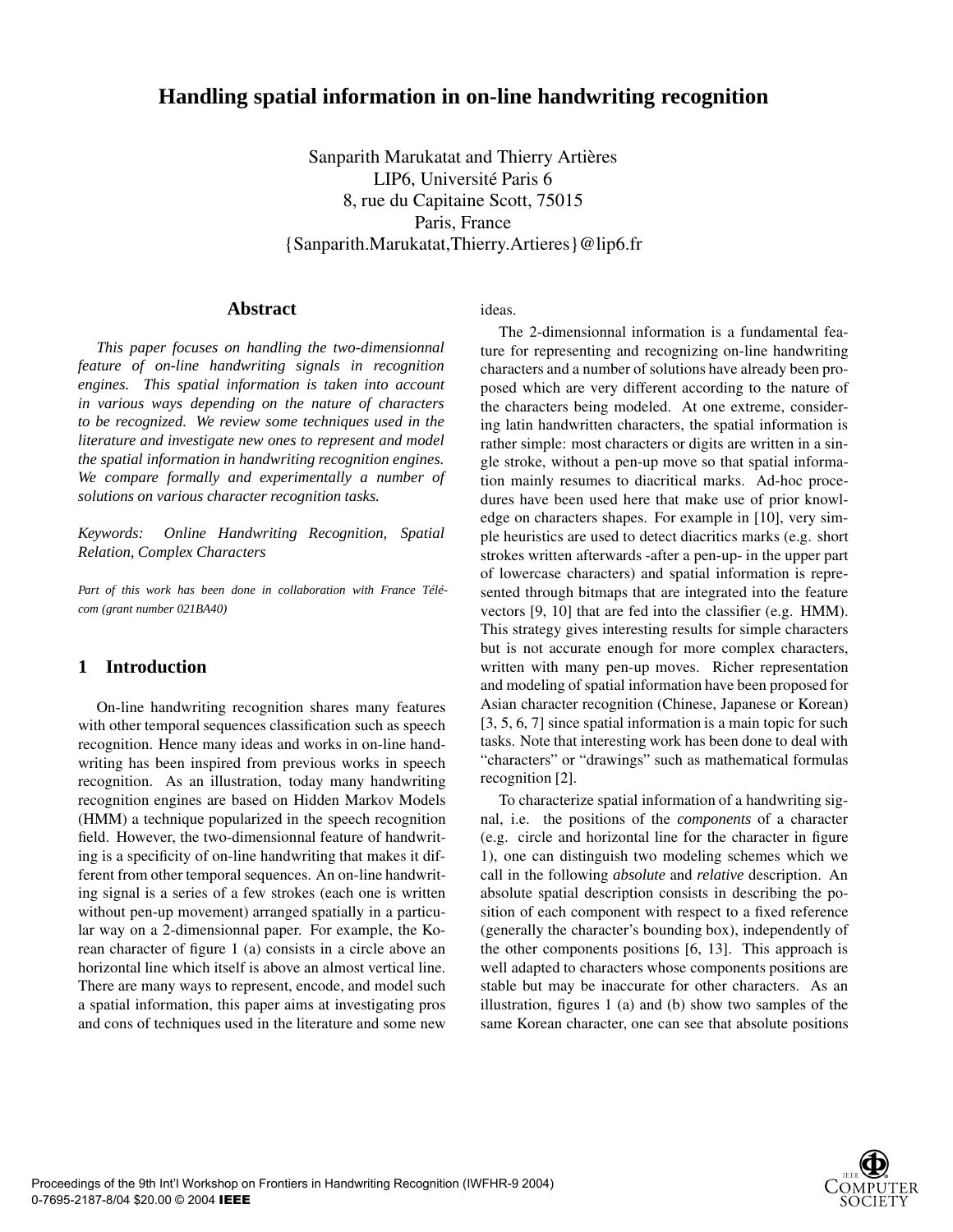

**Figure 1.** Two samples of the same korean character (a) and (b). The figure (c) shows an hypothetical signal that could be confused with the character in (a) or (b) using an absolute description of the spatial information.

of the three main parts of the character (circle on the top, horizontal line in the middle and almost vertical line at the bottom) exhibit some variability so that an absolute modeling of these positions (e.g. with gaussian laws) could lead to an unexpected behaviour, e.g. giving a high likelihood to the positions of the three parts of the character in figure 1 (c). However, even without any knowledge of Korean characters, it should be clear that the signal in figure 1 (c) cannot be the same character as the one drawn in figure 1 (a) and (b).

Hence, absolute positions of components is not always an accurate representation and relative positions (the circle is above the horizontal line etc) seems to be much more related to our perception of spatial arrangement similarity. In the relative description approach, one is interested in the spatial relations between components rather than their absolute positions; The fact that the circle is above the horizontal stroke is more important than the real absolute positions of these components. A number of ideas of this kind have been studied ranging from characterizing the pen-up movement between two written strokes to a more complex description of spatial relationships.

This paper aims at comparing the effectiveness and the accuracy of some modeling approaches for the spatial information in handwriting. However, such an evaluation is not easy. To do this, we integrated these spatial information modeling schemes in a Markovian-based character recognition system and compare recognition results on various isolated character recognition tasks. In the following, we first present how spatial information is integrated in a Markovian recognition engine (§2). Then, we describe various modeling of the spatial information using an absolute approach (§3) and a relative approach (4) and explain how these modeling may be embeded into the recognition engine. Finally, we present experimental results (§5) gained with various handwriting signals in order to put in evidence the strengh and weakness of the various solutions we propose.

# **2 Integrating spatial information in an online handwriting recognition engine**

For clarity of presentation, we describe here how spatial information modeling is integrated into our HMM based recognition engines but the principle holds for many other HMM based recognition systems. In our systems, a character model is a mixture of left-right HMMs. The likelihood of a T-lengthed handwriting signal X (e.g. a sequence of  $T$ points  $X = (p_1, p_2, ..., p_T)$ , computed by one of these left right HMM  $\lambda$  is given by :

$$
P(X/\lambda) = \sum_{q_1^T} P(X/q_1^T, \lambda) \cdot P(q_1^T/\lambda)
$$
 (1)

where  $q_1^T = (q_1, q_2, ..., q_T)$  is a segmentation of X in the<br>HMM  $\lambda$  (i.e., a sequence of states of  $\lambda$ ). Let K be the HMM  $\lambda$  (i.e. a sequence of states of  $\lambda$ ). Let K be the number of states of  $\lambda$  and, using the left-right topology of  $\lambda$ , let  $b_i$  and  $l_i$  be the beginning and leaving times in state  $s_i$  along the segmentation  $q_1^T$ , *i.e.*  $q_t = s_i$ ,  $\forall t \in [b_i, l_i]$  and  $\forall i = 1, K = 1, b_{i,i} = l_i + 1$ . In a classical HMM system  $\forall i = 1..K - 1, b_{i+1} = l_i + 1$ . In a classical HMM system, the handwriting signal  $X$  is preprocessed and transformed in a sequence of feature vectors  $(f_1, f_2, ..., f_T)$  and, using an independence assumption of these observations (feature vectors) conditionned on the segmentation  $q_1^T$ ,  $P(X/q_1^T, \lambda)$ <br>is computed through is computed through :

$$
P(X/q_1^T, \lambda) = \prod_{i=1}^{i=K} p(f_{b_i}^{l_i}/s_i) = \prod_{i=1}^{i=K} p(f_{b_i}, f_{b_i+1}, ..., f_{l_i}/s_i)
$$
  
= 
$$
\prod_{i=1}^{i=K} \prod_{t=b_i}^{l_i} p(f_t/s_i)
$$
 (2)

To integrate an explicit spatial information modeling in this formalism, we chose to separate the shape information modeling and the spatial information modeling using the following formalism:

$$
P(X/q_1^T, \lambda) = P_{shape}(X/q_1^T, \lambda).P_{spatial}(X/q_1^T, \lambda)
$$

where  $P_{shape}(X/q_1^T, \lambda)$  is the probability of the shape of this handwriting signal, without considering the spatial inthis handwriting signal, without considering the spatial information (pen-up moves etc), and  $P_{spatial}(X/q_1^T, \lambda)$  is re-<br>lated to the spatial information only. The first part the likelated to the spatial information only. The first part the likelihood is computed as usual through equation 2, where feature vectors  $f_t$  may include direction features but not spatial information features (e.g. coordinates).

$$
P_{shape}(X/q_1^T, \lambda) = \prod_{i=1}^{i=K} p_{shape}(f_{b_i}, f_{b_i+1}, ..., f_{l_i}/s_i)
$$

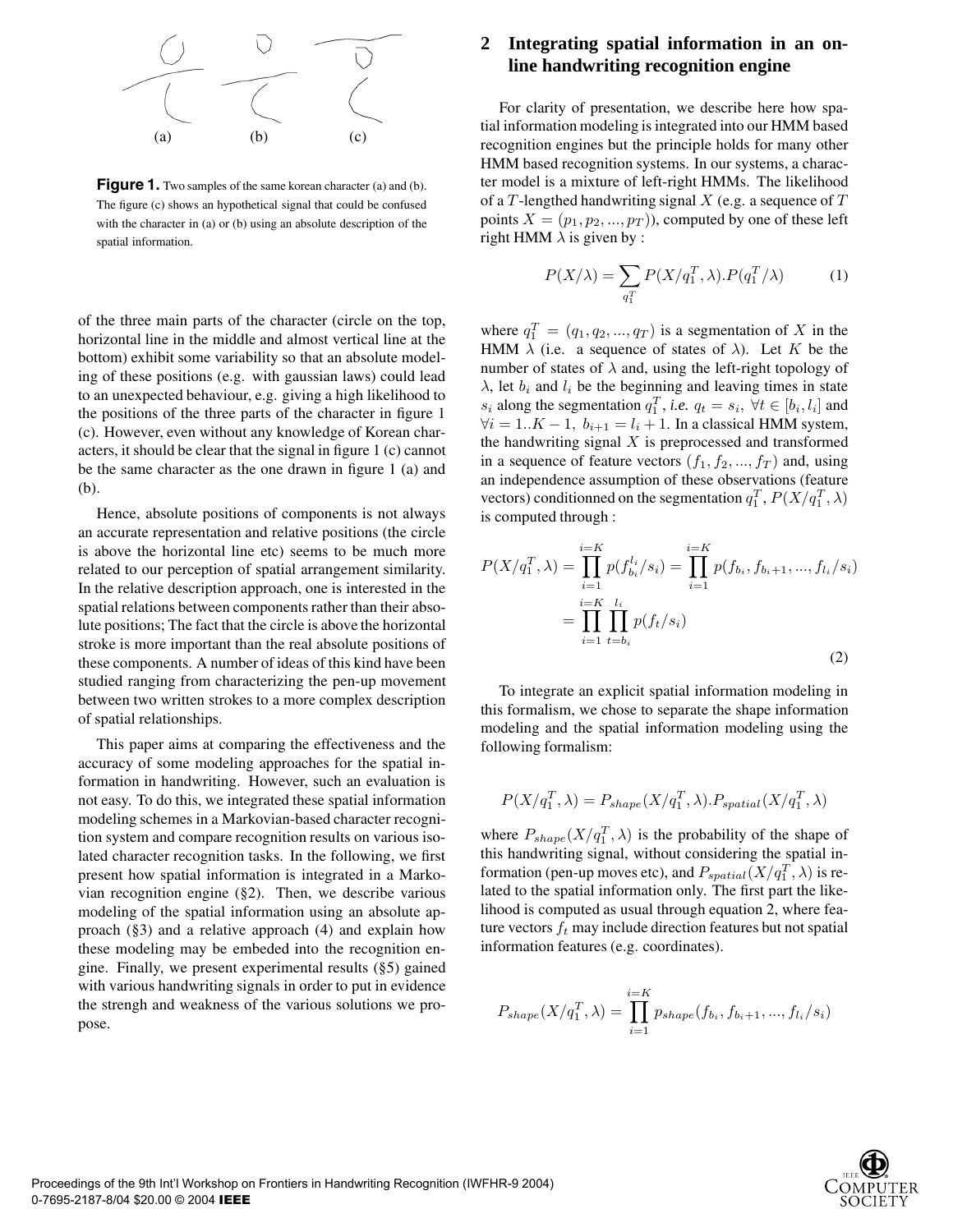The question is how to compute the spatial part of the likelihood. Before going further, recall that in left-right HMM models, each state models a particular part (e.g. beginning, middle, end...) of the drawing of a character. It is then natural to define a model of spatial information as a function of the parts of an on-line signal that are assigned, through a segmentation, to the states of the HMM. Let  $seg_1^Q, ..., seg_K^Q$  be the K segments of points of X asso-<br>ciated to states  $s_1$ , so see SK according to the segmentation ciated to states  $s_1, s_2, ..., s_K$  according to the segmentation  $Q = q_1^T$ : the first segment  $seg_1^Q$  is  $(x_1, ..., x_{l_1})$ , the second segment  $seg_2^Q$  is  $(x_{b_2}, ..., x_{l_2})...$  and :

$$
P_{spatial}(X/q_1^T, \lambda) = P_{spatial}(seg_1^Q, ..., seg_K^Q/\lambda)
$$
 (3)

In the next sections, we will define different ways to model such a spatial information and according methods to score an observed spatial information, given the model.

### **3 Absolute spatial information**

Using an absolute spatial description relies on an absolute reference [6, 13], we chose to use a normalized bounding box : we first determine the bounding box of the handwriting signal, then we rescale the signal by setting the bounding box to an heigth and a width equal to 1. Hence, there is no explicit dependency among parts of signals assigned to different states of an HMM so that :

$$
P_{spatial}(X/Q = q_1^T, \lambda) = \prod_{i=1}^{i=K} P_{Absolute}(seg_i^Q/s_i)
$$

A few choices are possible to define the probability distribution  $P_{Absolute}(seg^Q_i/s_i)$ , we used to define it as a function of the position of the center of the segment which we tion of the position of the center of the segment which we model with a gaussian law, leading to:

$$
p_{Absolute}(seg_i^Q/s_i) = \mathcal{N}(\mu(s_i), \sigma(s_i); center(seg_i^Q))
$$

where  $\mu(s_i)$  represents an "ideal" position for the center of the *i*th segment of the signal and  $\sigma(s_i)$  is the standard deviation around this ideal position,  $center(seg_i^Q)$  is the center<br>of mass of the sequence of points  $(x_i, y_i)$  All HMM of mass of the sequence of points  $(x_{b_i},...,x_{l_i})$ . All HMM parameters, gaussian laws parameters as well as topology are learned from the data [11].

### **4 Relative spatial information**

The aim of the relative approach is to describe the spatial information as relative positions of strokes with respect to each others. Before describing various ways to characterize such a relative position -which we call in the following an *elementary spatial relation* (*ESR*)- we first discuss how to characterize the whole spatial information in an handwriting signal as a set of ESR.

#### **4.1 Global Description**

An ESR allows characterizing the position of a stroke (or segment) with respect to another stroke (or another segment): is it above, on the right ...? Considering the discussion at the end of §2, assume ESR between all segments of the handwriting signal (i.e. sequence of points associated, along a particular segmentation  $Q$ , to the K states of the HMM) are available. Using such ESR, the question is how to describe the whole spatial information in an on-line handwriting signal.

It is an intuitive idea that the whole spatial information may be represented as the set of all ESR between all segments of the handwriting signal [8], this would lead to  $\frac{K \times (K-1)}{2}$  **ESR** to describe the spatial information of an handwriting signal with  $K$  strokes. This means that (3) may be rewritten as

$$
P_{spatial}(seg_1^Q, ..., seg_K^Q/\lambda) =
$$
  
\n
$$
P_{spatial}(esr(seg_1^Q, seg_2^Q), ...,
$$
  
\n
$$
esr(seg_1^Q, seg_K^Q), esr(seg_2^Q, seg_3^Q),
$$
  
\n
$$
..., esr(seg_2^Q, seg_K^Q), ...,
$$
  
\n
$$
esr(seg_{K-1}^Q, seg_K^Q)/\lambda)
$$

Using an independence assumption between all ESR, this may be rewritten as:

$$
P_{spatial}(X/q_1^T, \lambda) = \prod_{\substack{i=K \ j=K}}^{i=K} \prod_{j=1, j\neq i}^{j=K} p_{spatial}(esr(seg_i, seg_j)/\lambda, s_i, s_j)
$$

Furthermore, one can argue that ESR are more or less symmetrical such that only half of these ESR are necessary. Then a good choice for the global description is the set of all ESR between a segment associated to a state and all segments associated to previous states:

$$
P_{spatial}(X/q_1^T, \lambda) = \prod_{i=K \ i-1}^{i=K \ i-1} p_{spatial}(esr(seg_i, seg_j)/\lambda, s_i, s_j)
$$
 (4)

This allows using extension of classical dynamic programming routines such as Viterbi algorithm, but with a increased cost however. A simplified choice consists in considering only ESR between any segment and the preceeding segment.

$$
P_{spatial}(X/q_1^T, \lambda) = \prod_{i=K}^{i=K} p_{spatial}(esr(seg_i, seg_{i-1})/\lambda, s_i, s_{i-1})
$$

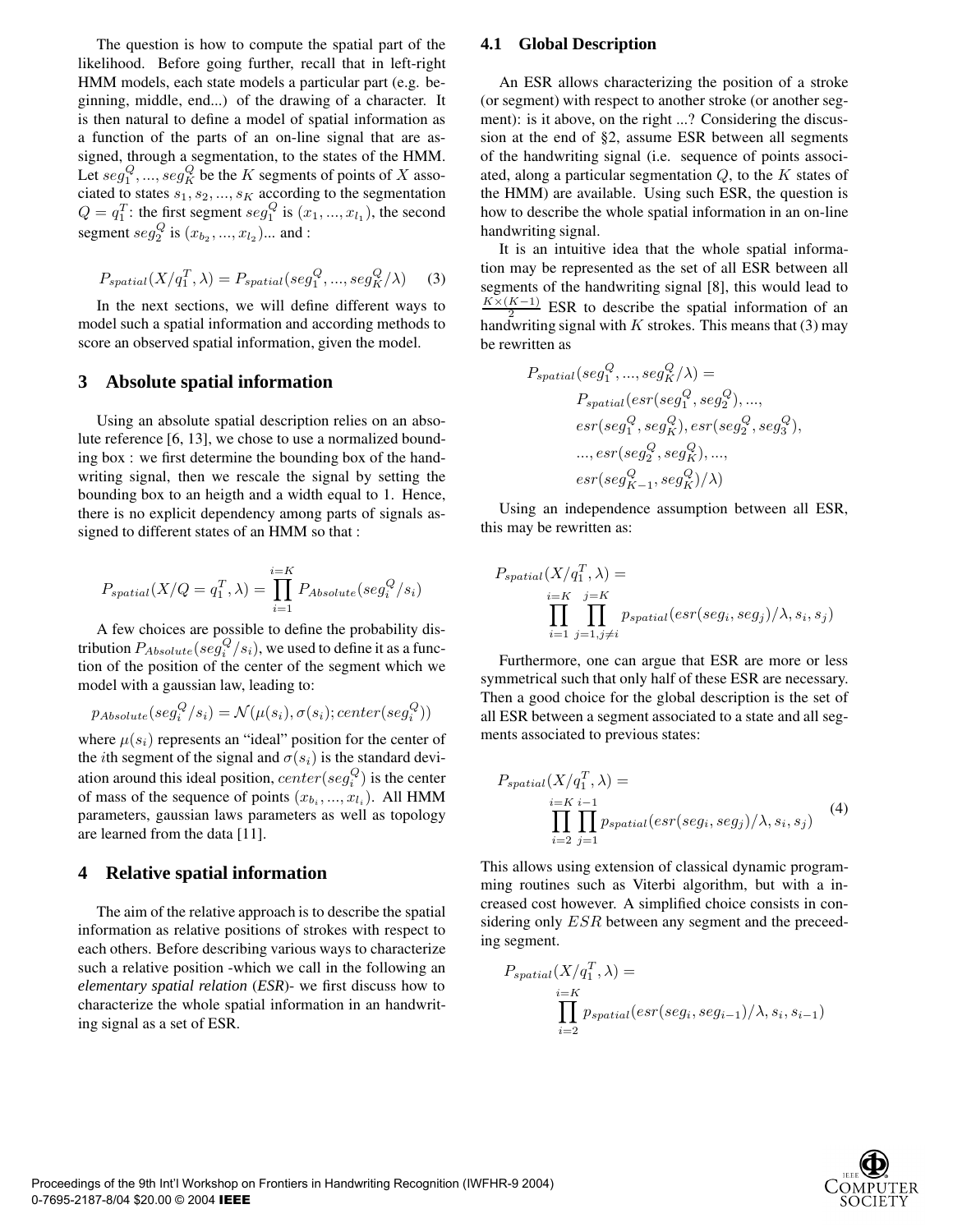This choice leads to an easier integration in dynamic progamming procedures but gives poorer results for some complex characters, so that in the remaining of this work, we provide experimental results for the more complete modeling of (4) only. Note that the above modeling is close to the one proposed in [3] where the position of a stroke with respect to the previous and the next stroke is modeled through Bayesian networks.

The above description schemes are what we call *flat* descriptions to emphasize the difference with *hierarchical* description schemes we discuss now. For example, a flat description of each signal in figure 3 (b) consists in ESR between all 5 strokes whereas a hierarchical description would include two levels, the first one related to the spatial relation between the two main components of the drawing (the box and the horizontal line), the second being related to spatial relation between strokes within a same component (the four strokes of the boxes). The idea behind hierarchical description is the definition of a more generic representation able to cope with more complex characters or drawings. Indeed, one might expect that, for complex drawings involving many strokes and pen-up moves, all spatial relation between strokes may not be relevant and could be "noisy". The main problem with such a hierarchical modeling lies in that one must be able to identify components in an handwriting signal. We used in this preliminary study a simple heuristic that consists in considering as components the parts of the handwriting signal that are written within a pen-down and a pen-up moves.

#### **4.2 Elementary Spatial Relation (ESR)**

The simplest way to characterize the relative position of strokes is to compute the translation vector correponding to pen-up moves. The translation may be computed between center of strokes or between the last point of a stroke and the first one of the next stroke and such translation may be modeled with for example a gaussian law [1]. Another possibility is proposed in [7, 12] where handwriting signals and pen-up moves are represented in a similar way (e.g. sequence of direction codes with particular codes for pen-up moves in [7]). However, such representations are adapted to pen-up moves only while we are interested here in more general representation and modeling of spatial relation between strokes.

One popular and simple way to describe the position of a stroke with respect to another stroke (or between two groups of strokes) is to use a combination of a few discrete attributes such as vertical position  $VP$ (with values above/aligned/below), horizontal position  $HP$ (left/aligned/right) and connexity  $Connect$  (touching/not touching). A relative spatial position is then a triplet A relative spatial position is then a triplet  $(HP, VP, Connect)$  that is easily computed from bounding



Figure 2. Example of two stroke sequences.

boxes. For example, in figure 2 (a) and (b) stroke  $r$  is below, on the left and not touching stroke s. Such a simple spatial relation does not allow to distinguish between the two configurations in figure 2 (a) and (b). A more accurate spatial relation consists in taking into account the direction of the strokes [8]. Let consider now three attributes which are the longitudinal position (in front/aligned/behind), lateral position (left/aligned/right) and connexity (touching/not touching). These attributes are computed to characterize the position of a stroke (e.g.  $r$ ) with respect to another stroke (e.g. s) and its orientation. For example, in the figure 2 (a) the stroke  $r$  is behind, on the left and not touching stroke s while in the figure 2 (b) it is in front, on the right and not touching stroke  $s$ . To distinguish between these two ESR described above, we will call direction independent elementary spatial relation (DIESR) for the first one and direction-dependent elementary spatial relation (DDESR) for the second one. Such ESR may be used in global spatial information modeling schemes (4), where  $p_{spatial}(esr(seg_i, seg_j)/s_i)$  are discrete probabilities learned from data as in [11].

These two ESR are based on discrete attributes that are computed from the handwriting signal. While these ESR give an understandable description of the spatial information these are not robust enough to noise and variability in handwriting signals. We investigated the use of continuous attributes instead. For a DIESR, we use three numerical values to encode the vertical position instead of one discrete attribute. These 3 values are the ratios of the bounding box of r (noted  $b_r$ ) that is above the bounding box of s (noted  $b<sub>s</sub>$ ), the ratio of  $b<sub>r</sub>$  that is aligned vertically with  $b<sub>s</sub>$  and the ratio of  $b_r$  that is below  $b_s$ . We use three numerical values, computed similarly, to represent the horizontal position of r relative to s. These six values together consitute an ESR between two strokes or two groups of strokes, this computation can also be applied to the direction dependent ESR.

At the end, this lead to four ESR that we will call discrete DIESR (DDIESR), continuous DIESR (CDIESR), discrete DDESR (DDDESR) and continuous DDESR (CDDESR). Continuous ESR may be used in global spatial information modeling schemes (4), where  $p_{spatial}(esr(seg_i, seg_j)/s_i, s_j)$  are modeled with gaussian laws whose parameters are learned from data.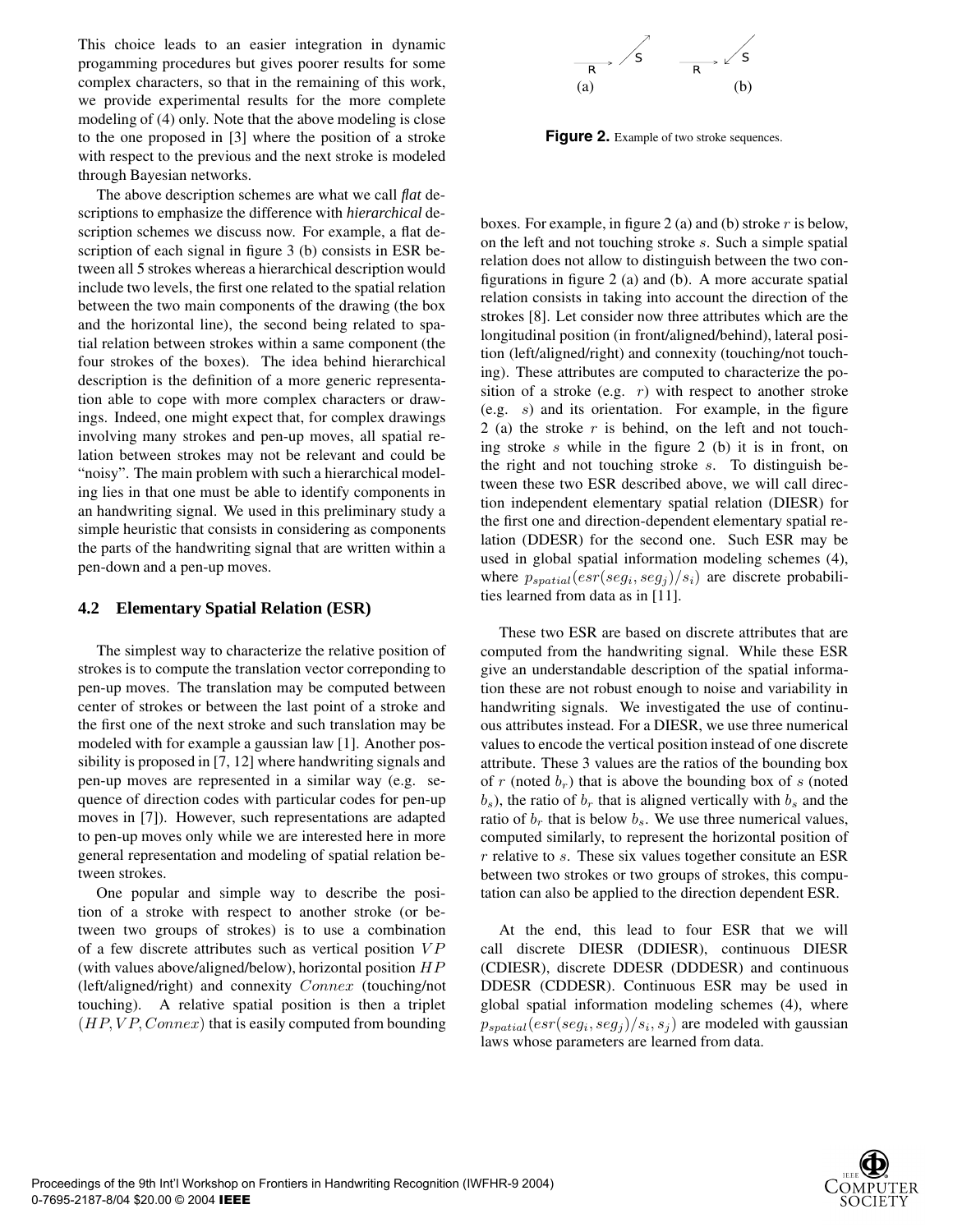

**Figure 3.** Samples of three similar but different Korean characters (a) and of six symbols (b).

# **5 Experiments**

In our experiments we systematically report results gained with two recognition systems, one "small" system A requiring few memory and processor, and a more expensive system B. These two systems are built using the approach described in ([11]) and spatial information is integrated in such systems as explained in previous sections. Note that a two-fold cross validation is used in all our experiments and averaged accuracies are reported.

We considered three databases of characters involving spatial information of various complexities: standard latin characters from the UNIPEN database [4], Korean character from the KAIST database<sup>1</sup>, and a small home made database of miscellaneous symbols.

Standard latin characters (lowercase, uppercase and digits) involve simple spatial information. In our experiments, we used 16000 digit samples, 27000 uppercase samples and 60000 lowercase samples. Korean characters are written in several pen lifts, with or without ligature, and spatial information is an important feature of the writing of a character (see figure 3 (a)). We used signals corresponding to 83 Korean characters (those with at least 50 samples), with about 13000 samples. Finally, the symbols database consists in writings of six very similar symbols, except from the spatial information point of view (see figure 3 (b)). We designed these symbols to put in evidence fundamental differences between the various modeling schemes that we investigated, especially for the global description. There are about 30 samples per symbol, written by 3 writers.

In a first experiment, we investigated the effectiveness of various ESR in character recognition tasks (lowercase and Korean characters) and for the two systems  $A$  and  $B$  (Table 1), with a flat global scheme. First, one may see that Direction Independent ESR almost always overcome Direction Dependent ones, whatever the characters, the recognition engine, the variant used (discrete vs. continuous). This is an interesting fact since one could imagine that Direction Dependent ESR allow richer description. In our experiments it seems that DDESR may be more accurate but are also less robust. A second interesting point is that continuous

| elementary       |            | Database and Recognition engine |           |                   |      |
|------------------|------------|---------------------------------|-----------|-------------------|------|
| spatial relation |            |                                 | lowercase | Korean characters |      |
|                  |            | А                               | в         | A                 | в    |
| <b>DIESR</b>     | discrete   | 76.4                            | 82.1      | 83.7              | 89.3 |
|                  | continuous | 77.2                            | 82.7      | 84.9              | 89.6 |
| <b>DDESR</b>     | discrete   | 73.4                            | 80.9      | 84.3              | 88.9 |
|                  | continuous | 70.7                            | 79.4      | 84.7              | 89.3 |

**Table 1.** Recognition rates for lowercase and Korean characters for various ESR and with two recognition engines (A and B).

variants most often overcome discrete ones, it is expected that continuous modeling is more robust against variability. Finally, it is worth noting that the above comments hold whatever the system  $A$  and  $B$ , meaning that these trends are independent of the recognition engine but are rather intrinsic properties of these elementary spatial relations.

In a second series of experiments we compared absolute and relative spatial description with a flat global scheme (Table 2). According to previous results, we use here the continuous variant of DIESR for the relative spatial information. There are a few points that we can notice. First, recognition rates are significantly higher when using spatial information (from 5% to 9% accuracy). Second, at first glance systems using absolute and relative modeling achieve rather similar results but looking deeper, the absolute approach is more efficient for simpler characters such as digits and lowercase letters while the relative approach leads to better results for more complex characters (with more pen-up moves) such as uppercase and Korean characters. This suggests that relative approach allows a better description for complex spatial arrangement. Furthermore, the two approaches are complementary. To make use of this complementarity, we considered a combination of these two modeling where the likelihood of the spatial information is computed as the product of absolute and relative modeling likelihoods. The results for this combination scheme are given in column "mixed" in table 2. As may be seen, this strategy is the best one in any case. Finally, it is interesting to notice, here again, that all the above comments hold whatever the recognition engine, A or B.

Finally, we conducted a third series of experiments in order to investigate the more efficient way to model the global spatial information in the writing of a character as a set of ESR. To put in evidence main trends, we used here characters for which spatial information is a main feature, Korean characters and our home-made symbols database. We provide comparative results of hierarchical spatial description and flat spatial decsription, with CDIESR but similar trends have been observed with other kind of ESR. Table 3 sums



<sup>1</sup>http://ai.kaist.ac.kr/